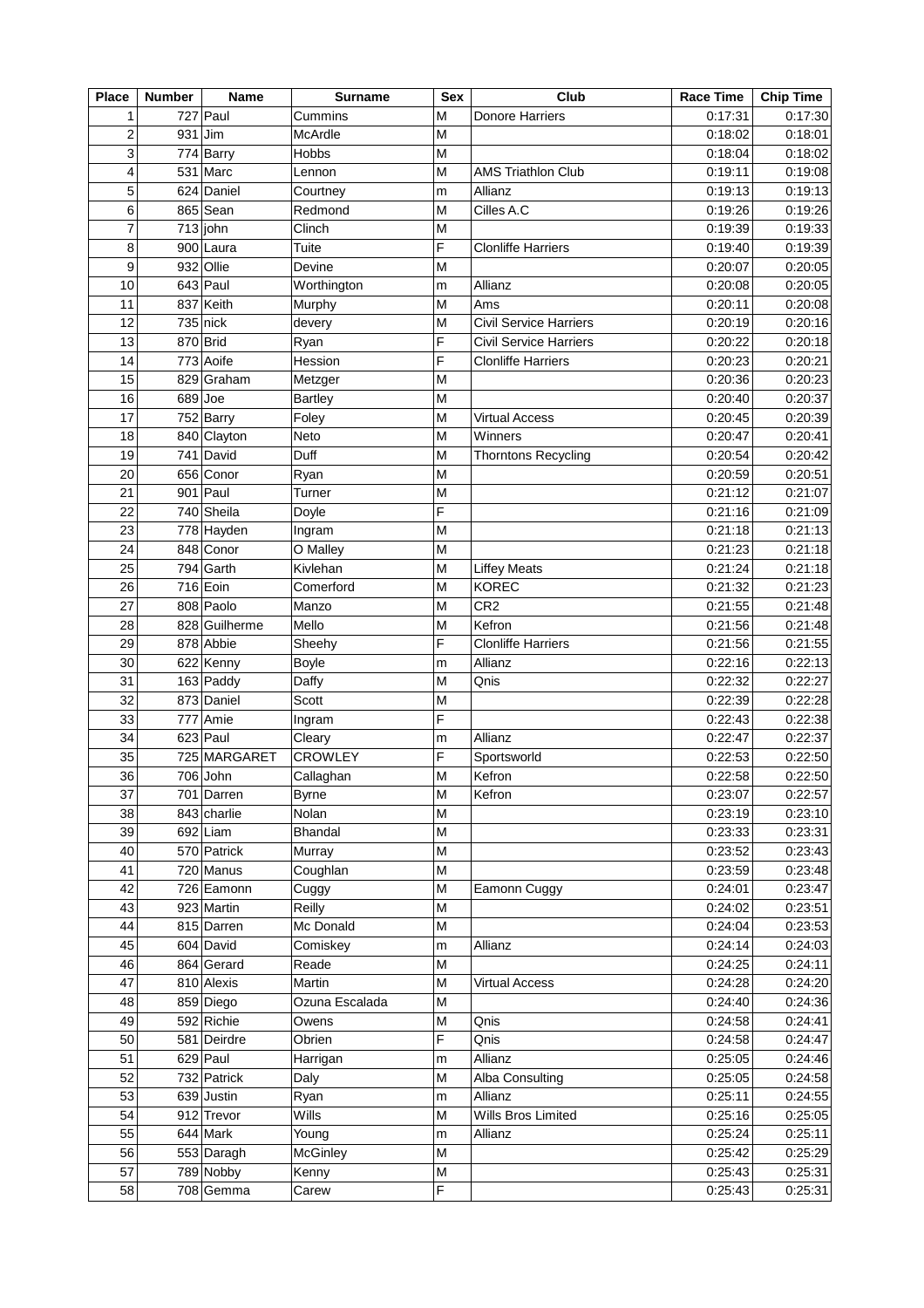| 59  |         | 728 David     | Curran             | M | Kefron                         | 0:25:44 | 0:25:13 |
|-----|---------|---------------|--------------------|---|--------------------------------|---------|---------|
| 60  |         | 922 Lewis     | Henriques Gardera  | M |                                | 0:25:48 | 0:25:20 |
| 61  |         | 917 Brendan   | Ennis              | M |                                | 0:26:32 | 0:26:24 |
| 62  |         | 918 Peter     | McNeill            | M |                                | 0:26:34 | 0:26:14 |
| 63  |         | 799 Darren    | Lees               | M |                                | 0:26:42 | 0:26:23 |
| 64  |         | 610 Graham    | <b>Hawkins</b>     | m | Allianz                        | 0:26:44 | 0:26:34 |
| 65  |         | 889 Rob       | <b>Stratton</b>    | M | <b>Rob Stratton</b>            | 0:26:44 | 0:26:22 |
| 66  |         | 886 vivienne  | stewart            | F | john player / imperial tobacco | 0:26:57 | 0:26:37 |
| 67  | 862 Ira |               | Radakovic          | F | Kefron                         | 0:27:04 | 0:26:42 |
| 68  |         | 895 Alistair  | Thacker            | M | Kefron                         | 0:27:09 | 0:26:50 |
| 69  |         | 896 Janet     | Thompson           | F |                                | 0:27:20 | 0:27:13 |
| 70  |         | 718 Martina   | Condon             | F |                                | 0:27:27 | 0:27:11 |
| 71  |         | 822 Hugh      | <b>McGuinness</b>  | M | <b>Virtual Access</b>          | 0:27:27 | 0:27:20 |
| 72  |         | 937 Bridget   | Honan              | F |                                | 0:27:32 | 0:27:16 |
| 73  |         | 852 Oonagh    | O'Dea              | F |                                | 0:27:33 | 0:27:08 |
| 74  |         | 734 Aisling   | Denihan            | F | Aisling Denihan                | 0:27:34 | 0:27:25 |
| 75  |         | 927 Roisin    | Callaghan          | F |                                | 0:27:41 | 0:27:18 |
| 76  |         |               |                    | F |                                |         |         |
|     |         | 784 Marian    | Kavanagh           |   |                                | 0:27:47 | 0:27:34 |
| 77  |         | 898 Fiona     | Tormey             | F |                                | 0:27:51 | 0:27:33 |
| 78  |         | 935 Niamh     | Corrigan           | F |                                | 0:27:51 | 0:27:33 |
| 79  |         | 332 Fiona     | Hegarty            | F |                                | 0:28:02 | 0:27:52 |
| 80  |         | 894 Daryl     | Templar            | M |                                | 0:28:05 | 0:27:45 |
| 81  |         | $755$ James   | <b>Friars</b>      | M | <b>James Friars</b>            | 0:28:08 | 0:28:00 |
| 82  |         | 798 David     | Lee                | M |                                | 0:28:27 | 0:28:00 |
| 83  |         | 590 Patrick   | O'Shea             | M |                                | 0:28:34 | 0:28:19 |
| 84  |         | 849 Roisin    | O'Brien            | F |                                | 0:28:42 | 0:28:21 |
| 85  |         | 771 richard   | hayes              | M |                                | 0:28:42 | 0:28:25 |
| 86  |         | 814 Elaine    | Mathias            | F | <b>Tipp Team</b>               | 0:29:03 | 0:28:43 |
| 87  |         | 847 Tommy     | O Dwyer            | M | <b>Tipp Team</b>               | 0:29:03 | 0:28:39 |
| 88  |         | 888 Rachel    | <b>Stratton</b>    | F |                                | 0:29:03 | 0:28:25 |
| 89  |         | 749 Natasha   | Fitzpatrick        | F | <b>Virtual Access</b>          | 0:29:09 | 0:29:01 |
| 90  |         | 893 Laine     | Tavares            | F | <b>Virtual Access</b>          | 0:29:10 | 0:29:02 |
| 91  |         | 908 Dave      | Walsh              | M | Dave Walsh                     | 0:29:15 | 0:28:53 |
| 92  |         | 884 Ana       | Souza              | F | CR <sub>2</sub>                | 0:29:20 | 0:29:06 |
| 93  |         | 736 Philip    | Devlin             | M |                                | 0:29:22 | 0:28:48 |
| 94  |         | 763 Elisabeth | Gonzalez           | F | <b>REHAB GROUP</b>             | 0:29:26 | 0:29:11 |
| 95  | 710 Al  |               | Chadwick           | M |                                | 0:29:37 | 0:28:59 |
| 96  |         | 841 Stephen   | Nicholson          | M |                                | 0:29:40 | 0:29:02 |
| 97  |         | 164 Orla      | Daly               | F |                                | 0:29:41 | 0:29:18 |
| 98  |         | 803 Suwan     | Long               | F |                                | 0:29:47 | 0:29:06 |
| 99  |         | 838 Paul      | Murray             | M | CR <sub>2</sub>                | 0:29:48 | 0:29:29 |
| 100 |         | 807 Keith     | Manning            | M | Cherry Orchard Running Club    | 0:29:56 | 0:29:33 |
| 101 |         | 733 Claire    | Deane              | F |                                | 0:30:04 | 0:29:39 |
| 102 |         | 787 Triona    | Kearns             | F |                                | 0:30:06 | 0:29:54 |
| 103 |         | 785 Alan      |                    | M |                                | 0:30:06 | 0:29:54 |
| 104 |         | $775$ Edel    | Kavanagh<br>Hughes | F |                                | 0:30:12 | 0:29:45 |
|     |         |               |                    |   |                                |         |         |
| 105 |         | 919 Jennifer  | Lee                | F |                                | 0:30:14 | 0:29:50 |
| 106 |         | 915 Wei       | Zhang              | M |                                | 0:30:29 | 0:29:50 |
| 107 |         | 782 Ferenc    | Jusztin            | M |                                | 0:30:51 | 0:30:36 |
| 108 |         | 739 Andreas   | Dömmecke           | M |                                | 0:30:53 | 0:30:12 |
| 109 |         | 731 Noah      | Daly               | М |                                | 0:30:54 | 0:30:47 |
| 110 |         | 709 Bridget   | Carley             | F | <b>Bridget Carley</b>          | 0:30:57 | 0:30:30 |
| 111 |         | 597 Aimee     | Proctor            | F | <b>BGR FITNESS</b>             | 0:30:59 | 0:30:33 |
| 112 |         | $791$ Linda   | Kinsella           | F |                                | 0:31:05 | 0:30:32 |
| 113 |         | 892 Jakub     | <b>Szyslak</b>     | M |                                | 0:31:08 | 0:30:45 |
| 114 |         | 882 Mark      | Smyth              | М |                                | 0:31:11 | 0:30:55 |
| 115 |         | 714 Thomas    | Cockerell          | M |                                | 0:31:17 | 0:30:48 |
| 116 |         | 565 Kathryn   | Morgan             | F |                                | 0:31:34 | 0:31:19 |
| 117 |         | 620 Sami      | AlKhatib           | m | Allianz                        | 0:31:34 | 0:31:17 |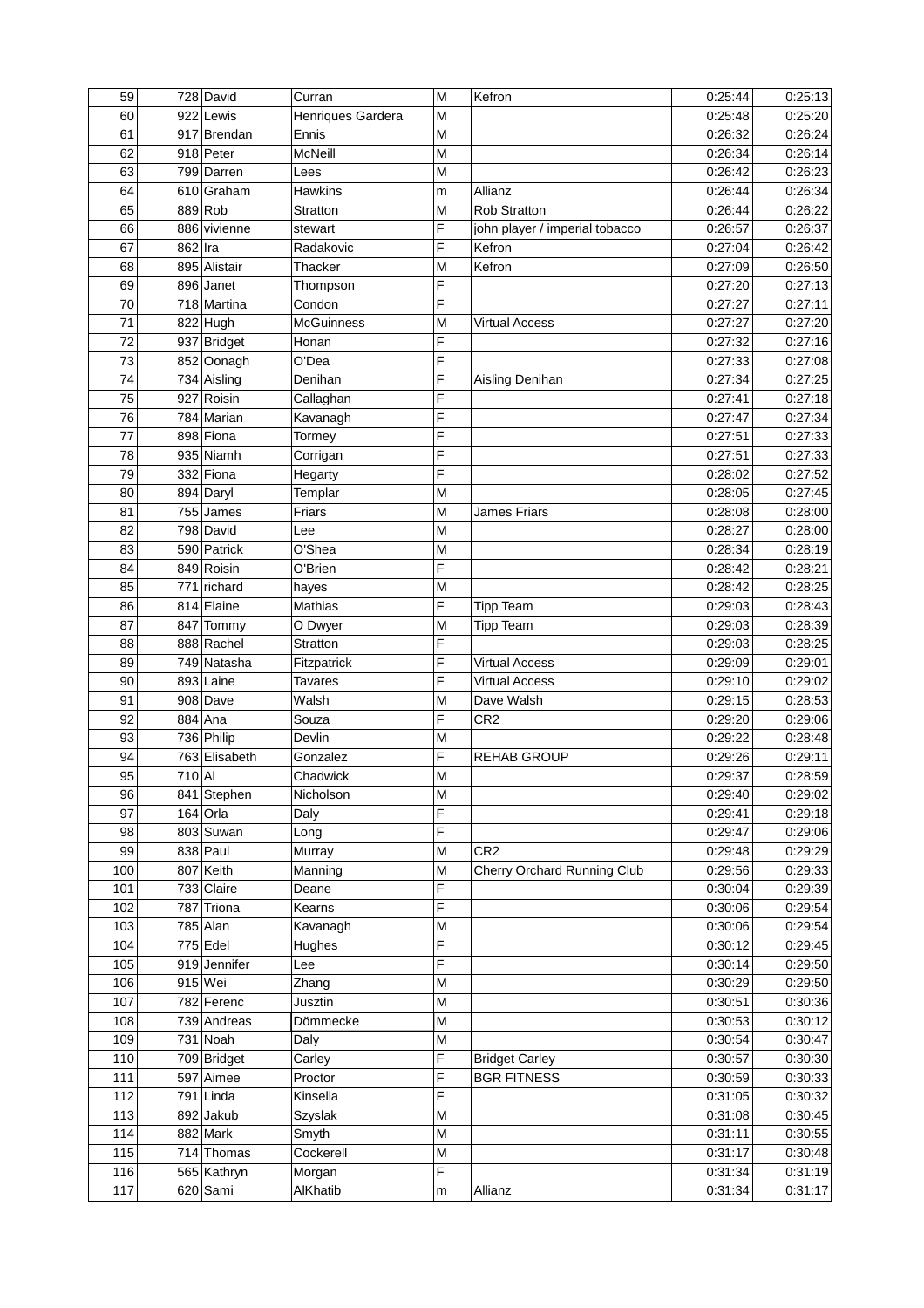| M<br>119<br>786 Andrew<br>Cherry Orchard Running Club<br>0:31:36<br>0:31:05<br>Kealy<br>869 Alan<br>M<br>120<br>Rush<br><b>BGR Fitness</b><br>0:31:44<br>0:31:10<br>F<br>121<br>836 bernie<br>john player / imperial tobacco<br>0:31:48<br>0:31:29<br>murphy<br>F<br>122<br>$191$ Lynda<br>0:31:56<br>0:31:45<br>Emmett<br>F<br>858 Anita<br>123<br>0:31:57<br>0:31:29<br>O'Toole<br>F<br>124<br>711<br>Donna<br>0:31:57<br>0:31:33<br>Cherry Orchard Running Club<br>Clarke<br>F<br>125<br>809 Lorraine<br>Cherry Orchard Running Club<br>0:31:35<br>0:31:58<br>Martin<br>F<br>126<br>772 Ashling<br>0:32:10<br>0:31:53<br>Heeney<br>F<br>127<br>925 Deirdre<br>0:31:47<br>Donohue<br>0:32:10<br>F<br>128<br>792 Norma<br>0:32:17<br>0:31:44<br>Kinsella<br>664 Keith<br>129<br>M<br>0:32:11<br>Sherry<br>0:32:36<br>F<br>130<br>924 Aisling<br>Griffin<br>0:32:23<br>0:32:44<br>f<br>131<br>$621$ Eya<br>Allianz<br>0:32:26<br><b>Bessa</b><br>0:32:45<br>132<br>$48$ John<br>0:32:19<br>M<br>0:32:49<br>Belanger<br>F<br>0:32:30<br>133<br>926 Grainne<br>McCabe<br>0:32:51<br>F<br>0:32:24<br>134<br>867 Sabrina<br>0:32:51<br>Rogers<br>Cherry Orchard Running Club<br>135<br>625 Deirdre<br>f<br>0:32:32<br>Cullen<br>Allianz<br>0:32:52<br>F<br>0:32:29<br>136<br>860 Mary<br>Phelan<br>0:33:06<br>137<br>863 Michelle<br>F<br>0:33:11<br>0:32:57<br>Reade<br>F<br>0:32:55<br>138<br>853 Sinead<br>O'Grady<br>0:33:20<br>Sinead O'Grady<br>0:32:58<br>139<br>795 Derek<br>M<br>0:33:32<br>Lawless<br>802 David<br>0:32:59<br>140<br>M<br>0:33:33<br>Lester<br>F<br>833 Andrea<br>Mullen<br>0:33:19<br>141<br>Celtic<br>0:33:46<br>0:33:09<br>142<br>933 Su<br>M<br>0:33:48<br>Qiang<br>938 Waleed<br>0:25:14<br>143<br>Ahmed<br>M<br>0:33:48<br>F<br>0:33:21<br>144<br>830 Annette<br>Miller<br>0:33:54<br>F<br>Cherry Orchard Running Club<br>0:33:26<br>145<br>850 Emma<br>Ocallaghan<br>0:33:56<br>F<br>0:33:27<br>146<br>780 Erica<br>Cherry Orchard Running Club<br>0:33:56<br>Johnson<br>F<br>147<br>936 Collette<br>0:33:45<br>0:34:04<br>Raynich<br>F<br>596 Aoifanna<br>0:33:48<br>148<br><b>Lakeshore Striders</b><br>0:34:06<br>Phibbs<br>0:33:48<br>149<br>712 Aidan<br>M<br>0:34:06<br>Clarke<br>Lakeshore Striders<br>F<br>0:33:49<br>150<br>0:34:13<br>866 Sarah<br>Reilly<br>Coach approach<br>F<br>151<br>Cherry Orchard Running Club<br>0:33:48<br>790 Lindsey<br>Keogh<br>0:34:16<br>F<br>152<br>0:33:51<br>835 Sinead<br>Cherry Orchard Running Club<br>0:34:17<br>Murphy<br>F<br>0:33:53<br>153<br>719 Aoife<br>Coach Approach<br>0:34:19<br>Conroy<br>0:34:15<br>154<br>705 Jonathan<br>Cahill<br>M<br>0:34:23<br>Wild atlantic foods<br>155<br>F<br>764 Georgina<br>Goodhind<br><b>Imperial Brands</b><br>0:34:36<br>F<br>john player / imperial tobacco<br>0:34:37<br>0:34:17<br>156<br>$781$ lisa<br>joyce<br>F<br>157<br>694 ANGELA<br>0:34:50<br>0:34:31<br><b>BOUTON</b><br>F<br>158<br>929 Sabrina<br>0:34:52<br>0:34:30<br>McLaughlin<br>M<br>0:34:52<br>159<br>928 Andy<br>Campbell<br>0:34:30<br>F<br>902 Nailza<br>0:35:04<br>160<br>Vasconcelos Siqueira<br>0:34:54<br>F<br>826 Nabila<br>161<br>Medeiros<br>0:35:42<br>0:35:14<br>162<br>688 Yuri<br>M<br>0:35:43<br>0:35:14<br><b>Barssi</b><br>F<br>163<br>730 Lindsay<br>Daly<br>0:35:56<br>F<br>744 Fiona<br>0:35:57<br>164<br>Errity<br>$\overline{F}$<br>905 Karen<br>165<br>Wallace<br>Karen wallace<br>0:36:09<br>166<br>M<br>Jason Wallace<br>0:36:11<br>906 Jason<br>Wallace<br>F<br>0:36:11<br>167<br>797 Carmel<br>Lawlor<br>F<br>168<br>801 Abi<br>0:36:12<br>Lennon<br>Cherry Orchard Running Club<br>$\overline{F}$<br>169<br>738 Monika<br>0:36:12<br>Dömmecke<br>$\overline{F}$<br>170<br>704 Juliet<br>Wild Atlantic foods<br>0:36:13<br>0:36:00<br>Cahill<br>F<br>703 Isabel<br>171<br>Cahill<br>Wild Atlantic foods<br>0:36:14<br>f<br>172<br>626 Aileen<br>Allianz<br>0:36:17<br>Curran<br>F<br>173<br>750 Hannah<br>0:36:25<br>0:36:00<br>Flynn<br>174<br>751 Ciaran<br>M<br>0:36:28<br>Flynn<br><b>KPMG Running Club</b><br>F<br>175<br>737 Caroline<br>DiFranco<br>The Bluth Company<br>0:36:29<br>176<br>0:36:31<br>721 Eoin<br>M<br>The Bluth Company<br>Cowap | 118 | 743 Allison | Ennis | F | Cherry Orchard Running Club | 0:31:36 | 0:31:06 |
|------------------------------------------------------------------------------------------------------------------------------------------------------------------------------------------------------------------------------------------------------------------------------------------------------------------------------------------------------------------------------------------------------------------------------------------------------------------------------------------------------------------------------------------------------------------------------------------------------------------------------------------------------------------------------------------------------------------------------------------------------------------------------------------------------------------------------------------------------------------------------------------------------------------------------------------------------------------------------------------------------------------------------------------------------------------------------------------------------------------------------------------------------------------------------------------------------------------------------------------------------------------------------------------------------------------------------------------------------------------------------------------------------------------------------------------------------------------------------------------------------------------------------------------------------------------------------------------------------------------------------------------------------------------------------------------------------------------------------------------------------------------------------------------------------------------------------------------------------------------------------------------------------------------------------------------------------------------------------------------------------------------------------------------------------------------------------------------------------------------------------------------------------------------------------------------------------------------------------------------------------------------------------------------------------------------------------------------------------------------------------------------------------------------------------------------------------------------------------------------------------------------------------------------------------------------------------------------------------------------------------------------------------------------------------------------------------------------------------------------------------------------------------------------------------------------------------------------------------------------------------------------------------------------------------------------------------------------------------------------------------------------------------------------------------------------------------------------------------------------------------------------------------------------------------------------------------------------------------------------------------------------------------------------------------------------------------------------------------------------------------------------------------------------------------------------------------------------------------------------------------------------------------------------------------------------------------------------------------------------------------------------------------------------------------------------------------------------------------------------------------------------------------------------------------------------------------------------------------------------------------------------------------------------------------------------------------------------------------------------------------------------------------------------------------------------------------------------------------------------------------------------------------------------------------------|-----|-------------|-------|---|-----------------------------|---------|---------|
|                                                                                                                                                                                                                                                                                                                                                                                                                                                                                                                                                                                                                                                                                                                                                                                                                                                                                                                                                                                                                                                                                                                                                                                                                                                                                                                                                                                                                                                                                                                                                                                                                                                                                                                                                                                                                                                                                                                                                                                                                                                                                                                                                                                                                                                                                                                                                                                                                                                                                                                                                                                                                                                                                                                                                                                                                                                                                                                                                                                                                                                                                                                                                                                                                                                                                                                                                                                                                                                                                                                                                                                                                                                                                                                                                                                                                                                                                                                                                                                                                                                                                                                                                                                    |     |             |       |   |                             |         |         |
|                                                                                                                                                                                                                                                                                                                                                                                                                                                                                                                                                                                                                                                                                                                                                                                                                                                                                                                                                                                                                                                                                                                                                                                                                                                                                                                                                                                                                                                                                                                                                                                                                                                                                                                                                                                                                                                                                                                                                                                                                                                                                                                                                                                                                                                                                                                                                                                                                                                                                                                                                                                                                                                                                                                                                                                                                                                                                                                                                                                                                                                                                                                                                                                                                                                                                                                                                                                                                                                                                                                                                                                                                                                                                                                                                                                                                                                                                                                                                                                                                                                                                                                                                                                    |     |             |       |   |                             |         |         |
|                                                                                                                                                                                                                                                                                                                                                                                                                                                                                                                                                                                                                                                                                                                                                                                                                                                                                                                                                                                                                                                                                                                                                                                                                                                                                                                                                                                                                                                                                                                                                                                                                                                                                                                                                                                                                                                                                                                                                                                                                                                                                                                                                                                                                                                                                                                                                                                                                                                                                                                                                                                                                                                                                                                                                                                                                                                                                                                                                                                                                                                                                                                                                                                                                                                                                                                                                                                                                                                                                                                                                                                                                                                                                                                                                                                                                                                                                                                                                                                                                                                                                                                                                                                    |     |             |       |   |                             |         |         |
|                                                                                                                                                                                                                                                                                                                                                                                                                                                                                                                                                                                                                                                                                                                                                                                                                                                                                                                                                                                                                                                                                                                                                                                                                                                                                                                                                                                                                                                                                                                                                                                                                                                                                                                                                                                                                                                                                                                                                                                                                                                                                                                                                                                                                                                                                                                                                                                                                                                                                                                                                                                                                                                                                                                                                                                                                                                                                                                                                                                                                                                                                                                                                                                                                                                                                                                                                                                                                                                                                                                                                                                                                                                                                                                                                                                                                                                                                                                                                                                                                                                                                                                                                                                    |     |             |       |   |                             |         |         |
|                                                                                                                                                                                                                                                                                                                                                                                                                                                                                                                                                                                                                                                                                                                                                                                                                                                                                                                                                                                                                                                                                                                                                                                                                                                                                                                                                                                                                                                                                                                                                                                                                                                                                                                                                                                                                                                                                                                                                                                                                                                                                                                                                                                                                                                                                                                                                                                                                                                                                                                                                                                                                                                                                                                                                                                                                                                                                                                                                                                                                                                                                                                                                                                                                                                                                                                                                                                                                                                                                                                                                                                                                                                                                                                                                                                                                                                                                                                                                                                                                                                                                                                                                                                    |     |             |       |   |                             |         |         |
|                                                                                                                                                                                                                                                                                                                                                                                                                                                                                                                                                                                                                                                                                                                                                                                                                                                                                                                                                                                                                                                                                                                                                                                                                                                                                                                                                                                                                                                                                                                                                                                                                                                                                                                                                                                                                                                                                                                                                                                                                                                                                                                                                                                                                                                                                                                                                                                                                                                                                                                                                                                                                                                                                                                                                                                                                                                                                                                                                                                                                                                                                                                                                                                                                                                                                                                                                                                                                                                                                                                                                                                                                                                                                                                                                                                                                                                                                                                                                                                                                                                                                                                                                                                    |     |             |       |   |                             |         |         |
|                                                                                                                                                                                                                                                                                                                                                                                                                                                                                                                                                                                                                                                                                                                                                                                                                                                                                                                                                                                                                                                                                                                                                                                                                                                                                                                                                                                                                                                                                                                                                                                                                                                                                                                                                                                                                                                                                                                                                                                                                                                                                                                                                                                                                                                                                                                                                                                                                                                                                                                                                                                                                                                                                                                                                                                                                                                                                                                                                                                                                                                                                                                                                                                                                                                                                                                                                                                                                                                                                                                                                                                                                                                                                                                                                                                                                                                                                                                                                                                                                                                                                                                                                                                    |     |             |       |   |                             |         |         |
|                                                                                                                                                                                                                                                                                                                                                                                                                                                                                                                                                                                                                                                                                                                                                                                                                                                                                                                                                                                                                                                                                                                                                                                                                                                                                                                                                                                                                                                                                                                                                                                                                                                                                                                                                                                                                                                                                                                                                                                                                                                                                                                                                                                                                                                                                                                                                                                                                                                                                                                                                                                                                                                                                                                                                                                                                                                                                                                                                                                                                                                                                                                                                                                                                                                                                                                                                                                                                                                                                                                                                                                                                                                                                                                                                                                                                                                                                                                                                                                                                                                                                                                                                                                    |     |             |       |   |                             |         |         |
|                                                                                                                                                                                                                                                                                                                                                                                                                                                                                                                                                                                                                                                                                                                                                                                                                                                                                                                                                                                                                                                                                                                                                                                                                                                                                                                                                                                                                                                                                                                                                                                                                                                                                                                                                                                                                                                                                                                                                                                                                                                                                                                                                                                                                                                                                                                                                                                                                                                                                                                                                                                                                                                                                                                                                                                                                                                                                                                                                                                                                                                                                                                                                                                                                                                                                                                                                                                                                                                                                                                                                                                                                                                                                                                                                                                                                                                                                                                                                                                                                                                                                                                                                                                    |     |             |       |   |                             |         |         |
|                                                                                                                                                                                                                                                                                                                                                                                                                                                                                                                                                                                                                                                                                                                                                                                                                                                                                                                                                                                                                                                                                                                                                                                                                                                                                                                                                                                                                                                                                                                                                                                                                                                                                                                                                                                                                                                                                                                                                                                                                                                                                                                                                                                                                                                                                                                                                                                                                                                                                                                                                                                                                                                                                                                                                                                                                                                                                                                                                                                                                                                                                                                                                                                                                                                                                                                                                                                                                                                                                                                                                                                                                                                                                                                                                                                                                                                                                                                                                                                                                                                                                                                                                                                    |     |             |       |   |                             |         |         |
|                                                                                                                                                                                                                                                                                                                                                                                                                                                                                                                                                                                                                                                                                                                                                                                                                                                                                                                                                                                                                                                                                                                                                                                                                                                                                                                                                                                                                                                                                                                                                                                                                                                                                                                                                                                                                                                                                                                                                                                                                                                                                                                                                                                                                                                                                                                                                                                                                                                                                                                                                                                                                                                                                                                                                                                                                                                                                                                                                                                                                                                                                                                                                                                                                                                                                                                                                                                                                                                                                                                                                                                                                                                                                                                                                                                                                                                                                                                                                                                                                                                                                                                                                                                    |     |             |       |   |                             |         |         |
|                                                                                                                                                                                                                                                                                                                                                                                                                                                                                                                                                                                                                                                                                                                                                                                                                                                                                                                                                                                                                                                                                                                                                                                                                                                                                                                                                                                                                                                                                                                                                                                                                                                                                                                                                                                                                                                                                                                                                                                                                                                                                                                                                                                                                                                                                                                                                                                                                                                                                                                                                                                                                                                                                                                                                                                                                                                                                                                                                                                                                                                                                                                                                                                                                                                                                                                                                                                                                                                                                                                                                                                                                                                                                                                                                                                                                                                                                                                                                                                                                                                                                                                                                                                    |     |             |       |   |                             |         |         |
| 0:34:16<br>0:35:33<br>0:35:35<br>0:35:49<br>0:35:46<br>0:35:46<br>0:35:42<br>0:35:41<br>0:36:02<br>0:35:58<br>0:35:55                                                                                                                                                                                                                                                                                                                                                                                                                                                                                                                                                                                                                                                                                                                                                                                                                                                                                                                                                                                                                                                                                                                                                                                                                                                                                                                                                                                                                                                                                                                                                                                                                                                                                                                                                                                                                                                                                                                                                                                                                                                                                                                                                                                                                                                                                                                                                                                                                                                                                                                                                                                                                                                                                                                                                                                                                                                                                                                                                                                                                                                                                                                                                                                                                                                                                                                                                                                                                                                                                                                                                                                                                                                                                                                                                                                                                                                                                                                                                                                                                                                              |     |             |       |   |                             |         |         |
|                                                                                                                                                                                                                                                                                                                                                                                                                                                                                                                                                                                                                                                                                                                                                                                                                                                                                                                                                                                                                                                                                                                                                                                                                                                                                                                                                                                                                                                                                                                                                                                                                                                                                                                                                                                                                                                                                                                                                                                                                                                                                                                                                                                                                                                                                                                                                                                                                                                                                                                                                                                                                                                                                                                                                                                                                                                                                                                                                                                                                                                                                                                                                                                                                                                                                                                                                                                                                                                                                                                                                                                                                                                                                                                                                                                                                                                                                                                                                                                                                                                                                                                                                                                    |     |             |       |   |                             |         |         |
|                                                                                                                                                                                                                                                                                                                                                                                                                                                                                                                                                                                                                                                                                                                                                                                                                                                                                                                                                                                                                                                                                                                                                                                                                                                                                                                                                                                                                                                                                                                                                                                                                                                                                                                                                                                                                                                                                                                                                                                                                                                                                                                                                                                                                                                                                                                                                                                                                                                                                                                                                                                                                                                                                                                                                                                                                                                                                                                                                                                                                                                                                                                                                                                                                                                                                                                                                                                                                                                                                                                                                                                                                                                                                                                                                                                                                                                                                                                                                                                                                                                                                                                                                                                    |     |             |       |   |                             |         |         |
|                                                                                                                                                                                                                                                                                                                                                                                                                                                                                                                                                                                                                                                                                                                                                                                                                                                                                                                                                                                                                                                                                                                                                                                                                                                                                                                                                                                                                                                                                                                                                                                                                                                                                                                                                                                                                                                                                                                                                                                                                                                                                                                                                                                                                                                                                                                                                                                                                                                                                                                                                                                                                                                                                                                                                                                                                                                                                                                                                                                                                                                                                                                                                                                                                                                                                                                                                                                                                                                                                                                                                                                                                                                                                                                                                                                                                                                                                                                                                                                                                                                                                                                                                                                    |     |             |       |   |                             |         |         |
|                                                                                                                                                                                                                                                                                                                                                                                                                                                                                                                                                                                                                                                                                                                                                                                                                                                                                                                                                                                                                                                                                                                                                                                                                                                                                                                                                                                                                                                                                                                                                                                                                                                                                                                                                                                                                                                                                                                                                                                                                                                                                                                                                                                                                                                                                                                                                                                                                                                                                                                                                                                                                                                                                                                                                                                                                                                                                                                                                                                                                                                                                                                                                                                                                                                                                                                                                                                                                                                                                                                                                                                                                                                                                                                                                                                                                                                                                                                                                                                                                                                                                                                                                                                    |     |             |       |   |                             |         |         |
|                                                                                                                                                                                                                                                                                                                                                                                                                                                                                                                                                                                                                                                                                                                                                                                                                                                                                                                                                                                                                                                                                                                                                                                                                                                                                                                                                                                                                                                                                                                                                                                                                                                                                                                                                                                                                                                                                                                                                                                                                                                                                                                                                                                                                                                                                                                                                                                                                                                                                                                                                                                                                                                                                                                                                                                                                                                                                                                                                                                                                                                                                                                                                                                                                                                                                                                                                                                                                                                                                                                                                                                                                                                                                                                                                                                                                                                                                                                                                                                                                                                                                                                                                                                    |     |             |       |   |                             |         |         |
|                                                                                                                                                                                                                                                                                                                                                                                                                                                                                                                                                                                                                                                                                                                                                                                                                                                                                                                                                                                                                                                                                                                                                                                                                                                                                                                                                                                                                                                                                                                                                                                                                                                                                                                                                                                                                                                                                                                                                                                                                                                                                                                                                                                                                                                                                                                                                                                                                                                                                                                                                                                                                                                                                                                                                                                                                                                                                                                                                                                                                                                                                                                                                                                                                                                                                                                                                                                                                                                                                                                                                                                                                                                                                                                                                                                                                                                                                                                                                                                                                                                                                                                                                                                    |     |             |       |   |                             |         |         |
|                                                                                                                                                                                                                                                                                                                                                                                                                                                                                                                                                                                                                                                                                                                                                                                                                                                                                                                                                                                                                                                                                                                                                                                                                                                                                                                                                                                                                                                                                                                                                                                                                                                                                                                                                                                                                                                                                                                                                                                                                                                                                                                                                                                                                                                                                                                                                                                                                                                                                                                                                                                                                                                                                                                                                                                                                                                                                                                                                                                                                                                                                                                                                                                                                                                                                                                                                                                                                                                                                                                                                                                                                                                                                                                                                                                                                                                                                                                                                                                                                                                                                                                                                                                    |     |             |       |   |                             |         |         |
|                                                                                                                                                                                                                                                                                                                                                                                                                                                                                                                                                                                                                                                                                                                                                                                                                                                                                                                                                                                                                                                                                                                                                                                                                                                                                                                                                                                                                                                                                                                                                                                                                                                                                                                                                                                                                                                                                                                                                                                                                                                                                                                                                                                                                                                                                                                                                                                                                                                                                                                                                                                                                                                                                                                                                                                                                                                                                                                                                                                                                                                                                                                                                                                                                                                                                                                                                                                                                                                                                                                                                                                                                                                                                                                                                                                                                                                                                                                                                                                                                                                                                                                                                                                    |     |             |       |   |                             |         |         |
|                                                                                                                                                                                                                                                                                                                                                                                                                                                                                                                                                                                                                                                                                                                                                                                                                                                                                                                                                                                                                                                                                                                                                                                                                                                                                                                                                                                                                                                                                                                                                                                                                                                                                                                                                                                                                                                                                                                                                                                                                                                                                                                                                                                                                                                                                                                                                                                                                                                                                                                                                                                                                                                                                                                                                                                                                                                                                                                                                                                                                                                                                                                                                                                                                                                                                                                                                                                                                                                                                                                                                                                                                                                                                                                                                                                                                                                                                                                                                                                                                                                                                                                                                                                    |     |             |       |   |                             |         |         |
|                                                                                                                                                                                                                                                                                                                                                                                                                                                                                                                                                                                                                                                                                                                                                                                                                                                                                                                                                                                                                                                                                                                                                                                                                                                                                                                                                                                                                                                                                                                                                                                                                                                                                                                                                                                                                                                                                                                                                                                                                                                                                                                                                                                                                                                                                                                                                                                                                                                                                                                                                                                                                                                                                                                                                                                                                                                                                                                                                                                                                                                                                                                                                                                                                                                                                                                                                                                                                                                                                                                                                                                                                                                                                                                                                                                                                                                                                                                                                                                                                                                                                                                                                                                    |     |             |       |   |                             |         |         |
|                                                                                                                                                                                                                                                                                                                                                                                                                                                                                                                                                                                                                                                                                                                                                                                                                                                                                                                                                                                                                                                                                                                                                                                                                                                                                                                                                                                                                                                                                                                                                                                                                                                                                                                                                                                                                                                                                                                                                                                                                                                                                                                                                                                                                                                                                                                                                                                                                                                                                                                                                                                                                                                                                                                                                                                                                                                                                                                                                                                                                                                                                                                                                                                                                                                                                                                                                                                                                                                                                                                                                                                                                                                                                                                                                                                                                                                                                                                                                                                                                                                                                                                                                                                    |     |             |       |   |                             |         |         |
|                                                                                                                                                                                                                                                                                                                                                                                                                                                                                                                                                                                                                                                                                                                                                                                                                                                                                                                                                                                                                                                                                                                                                                                                                                                                                                                                                                                                                                                                                                                                                                                                                                                                                                                                                                                                                                                                                                                                                                                                                                                                                                                                                                                                                                                                                                                                                                                                                                                                                                                                                                                                                                                                                                                                                                                                                                                                                                                                                                                                                                                                                                                                                                                                                                                                                                                                                                                                                                                                                                                                                                                                                                                                                                                                                                                                                                                                                                                                                                                                                                                                                                                                                                                    |     |             |       |   |                             |         |         |
|                                                                                                                                                                                                                                                                                                                                                                                                                                                                                                                                                                                                                                                                                                                                                                                                                                                                                                                                                                                                                                                                                                                                                                                                                                                                                                                                                                                                                                                                                                                                                                                                                                                                                                                                                                                                                                                                                                                                                                                                                                                                                                                                                                                                                                                                                                                                                                                                                                                                                                                                                                                                                                                                                                                                                                                                                                                                                                                                                                                                                                                                                                                                                                                                                                                                                                                                                                                                                                                                                                                                                                                                                                                                                                                                                                                                                                                                                                                                                                                                                                                                                                                                                                                    |     |             |       |   |                             |         |         |
| 0:36:02<br>0:35:53                                                                                                                                                                                                                                                                                                                                                                                                                                                                                                                                                                                                                                                                                                                                                                                                                                                                                                                                                                                                                                                                                                                                                                                                                                                                                                                                                                                                                                                                                                                                                                                                                                                                                                                                                                                                                                                                                                                                                                                                                                                                                                                                                                                                                                                                                                                                                                                                                                                                                                                                                                                                                                                                                                                                                                                                                                                                                                                                                                                                                                                                                                                                                                                                                                                                                                                                                                                                                                                                                                                                                                                                                                                                                                                                                                                                                                                                                                                                                                                                                                                                                                                                                                 |     |             |       |   |                             |         |         |
|                                                                                                                                                                                                                                                                                                                                                                                                                                                                                                                                                                                                                                                                                                                                                                                                                                                                                                                                                                                                                                                                                                                                                                                                                                                                                                                                                                                                                                                                                                                                                                                                                                                                                                                                                                                                                                                                                                                                                                                                                                                                                                                                                                                                                                                                                                                                                                                                                                                                                                                                                                                                                                                                                                                                                                                                                                                                                                                                                                                                                                                                                                                                                                                                                                                                                                                                                                                                                                                                                                                                                                                                                                                                                                                                                                                                                                                                                                                                                                                                                                                                                                                                                                                    |     |             |       |   |                             |         |         |
|                                                                                                                                                                                                                                                                                                                                                                                                                                                                                                                                                                                                                                                                                                                                                                                                                                                                                                                                                                                                                                                                                                                                                                                                                                                                                                                                                                                                                                                                                                                                                                                                                                                                                                                                                                                                                                                                                                                                                                                                                                                                                                                                                                                                                                                                                                                                                                                                                                                                                                                                                                                                                                                                                                                                                                                                                                                                                                                                                                                                                                                                                                                                                                                                                                                                                                                                                                                                                                                                                                                                                                                                                                                                                                                                                                                                                                                                                                                                                                                                                                                                                                                                                                                    |     |             |       |   |                             |         |         |
|                                                                                                                                                                                                                                                                                                                                                                                                                                                                                                                                                                                                                                                                                                                                                                                                                                                                                                                                                                                                                                                                                                                                                                                                                                                                                                                                                                                                                                                                                                                                                                                                                                                                                                                                                                                                                                                                                                                                                                                                                                                                                                                                                                                                                                                                                                                                                                                                                                                                                                                                                                                                                                                                                                                                                                                                                                                                                                                                                                                                                                                                                                                                                                                                                                                                                                                                                                                                                                                                                                                                                                                                                                                                                                                                                                                                                                                                                                                                                                                                                                                                                                                                                                                    |     |             |       |   |                             |         |         |
|                                                                                                                                                                                                                                                                                                                                                                                                                                                                                                                                                                                                                                                                                                                                                                                                                                                                                                                                                                                                                                                                                                                                                                                                                                                                                                                                                                                                                                                                                                                                                                                                                                                                                                                                                                                                                                                                                                                                                                                                                                                                                                                                                                                                                                                                                                                                                                                                                                                                                                                                                                                                                                                                                                                                                                                                                                                                                                                                                                                                                                                                                                                                                                                                                                                                                                                                                                                                                                                                                                                                                                                                                                                                                                                                                                                                                                                                                                                                                                                                                                                                                                                                                                                    |     |             |       |   |                             |         |         |
|                                                                                                                                                                                                                                                                                                                                                                                                                                                                                                                                                                                                                                                                                                                                                                                                                                                                                                                                                                                                                                                                                                                                                                                                                                                                                                                                                                                                                                                                                                                                                                                                                                                                                                                                                                                                                                                                                                                                                                                                                                                                                                                                                                                                                                                                                                                                                                                                                                                                                                                                                                                                                                                                                                                                                                                                                                                                                                                                                                                                                                                                                                                                                                                                                                                                                                                                                                                                                                                                                                                                                                                                                                                                                                                                                                                                                                                                                                                                                                                                                                                                                                                                                                                    |     |             |       |   |                             |         |         |
|                                                                                                                                                                                                                                                                                                                                                                                                                                                                                                                                                                                                                                                                                                                                                                                                                                                                                                                                                                                                                                                                                                                                                                                                                                                                                                                                                                                                                                                                                                                                                                                                                                                                                                                                                                                                                                                                                                                                                                                                                                                                                                                                                                                                                                                                                                                                                                                                                                                                                                                                                                                                                                                                                                                                                                                                                                                                                                                                                                                                                                                                                                                                                                                                                                                                                                                                                                                                                                                                                                                                                                                                                                                                                                                                                                                                                                                                                                                                                                                                                                                                                                                                                                                    |     |             |       |   |                             |         |         |
|                                                                                                                                                                                                                                                                                                                                                                                                                                                                                                                                                                                                                                                                                                                                                                                                                                                                                                                                                                                                                                                                                                                                                                                                                                                                                                                                                                                                                                                                                                                                                                                                                                                                                                                                                                                                                                                                                                                                                                                                                                                                                                                                                                                                                                                                                                                                                                                                                                                                                                                                                                                                                                                                                                                                                                                                                                                                                                                                                                                                                                                                                                                                                                                                                                                                                                                                                                                                                                                                                                                                                                                                                                                                                                                                                                                                                                                                                                                                                                                                                                                                                                                                                                                    |     |             |       |   |                             |         |         |
|                                                                                                                                                                                                                                                                                                                                                                                                                                                                                                                                                                                                                                                                                                                                                                                                                                                                                                                                                                                                                                                                                                                                                                                                                                                                                                                                                                                                                                                                                                                                                                                                                                                                                                                                                                                                                                                                                                                                                                                                                                                                                                                                                                                                                                                                                                                                                                                                                                                                                                                                                                                                                                                                                                                                                                                                                                                                                                                                                                                                                                                                                                                                                                                                                                                                                                                                                                                                                                                                                                                                                                                                                                                                                                                                                                                                                                                                                                                                                                                                                                                                                                                                                                                    |     |             |       |   |                             |         |         |
|                                                                                                                                                                                                                                                                                                                                                                                                                                                                                                                                                                                                                                                                                                                                                                                                                                                                                                                                                                                                                                                                                                                                                                                                                                                                                                                                                                                                                                                                                                                                                                                                                                                                                                                                                                                                                                                                                                                                                                                                                                                                                                                                                                                                                                                                                                                                                                                                                                                                                                                                                                                                                                                                                                                                                                                                                                                                                                                                                                                                                                                                                                                                                                                                                                                                                                                                                                                                                                                                                                                                                                                                                                                                                                                                                                                                                                                                                                                                                                                                                                                                                                                                                                                    |     |             |       |   |                             |         |         |
|                                                                                                                                                                                                                                                                                                                                                                                                                                                                                                                                                                                                                                                                                                                                                                                                                                                                                                                                                                                                                                                                                                                                                                                                                                                                                                                                                                                                                                                                                                                                                                                                                                                                                                                                                                                                                                                                                                                                                                                                                                                                                                                                                                                                                                                                                                                                                                                                                                                                                                                                                                                                                                                                                                                                                                                                                                                                                                                                                                                                                                                                                                                                                                                                                                                                                                                                                                                                                                                                                                                                                                                                                                                                                                                                                                                                                                                                                                                                                                                                                                                                                                                                                                                    |     |             |       |   |                             |         |         |
|                                                                                                                                                                                                                                                                                                                                                                                                                                                                                                                                                                                                                                                                                                                                                                                                                                                                                                                                                                                                                                                                                                                                                                                                                                                                                                                                                                                                                                                                                                                                                                                                                                                                                                                                                                                                                                                                                                                                                                                                                                                                                                                                                                                                                                                                                                                                                                                                                                                                                                                                                                                                                                                                                                                                                                                                                                                                                                                                                                                                                                                                                                                                                                                                                                                                                                                                                                                                                                                                                                                                                                                                                                                                                                                                                                                                                                                                                                                                                                                                                                                                                                                                                                                    |     |             |       |   |                             |         |         |
|                                                                                                                                                                                                                                                                                                                                                                                                                                                                                                                                                                                                                                                                                                                                                                                                                                                                                                                                                                                                                                                                                                                                                                                                                                                                                                                                                                                                                                                                                                                                                                                                                                                                                                                                                                                                                                                                                                                                                                                                                                                                                                                                                                                                                                                                                                                                                                                                                                                                                                                                                                                                                                                                                                                                                                                                                                                                                                                                                                                                                                                                                                                                                                                                                                                                                                                                                                                                                                                                                                                                                                                                                                                                                                                                                                                                                                                                                                                                                                                                                                                                                                                                                                                    |     |             |       |   |                             |         |         |
|                                                                                                                                                                                                                                                                                                                                                                                                                                                                                                                                                                                                                                                                                                                                                                                                                                                                                                                                                                                                                                                                                                                                                                                                                                                                                                                                                                                                                                                                                                                                                                                                                                                                                                                                                                                                                                                                                                                                                                                                                                                                                                                                                                                                                                                                                                                                                                                                                                                                                                                                                                                                                                                                                                                                                                                                                                                                                                                                                                                                                                                                                                                                                                                                                                                                                                                                                                                                                                                                                                                                                                                                                                                                                                                                                                                                                                                                                                                                                                                                                                                                                                                                                                                    |     |             |       |   |                             |         |         |
|                                                                                                                                                                                                                                                                                                                                                                                                                                                                                                                                                                                                                                                                                                                                                                                                                                                                                                                                                                                                                                                                                                                                                                                                                                                                                                                                                                                                                                                                                                                                                                                                                                                                                                                                                                                                                                                                                                                                                                                                                                                                                                                                                                                                                                                                                                                                                                                                                                                                                                                                                                                                                                                                                                                                                                                                                                                                                                                                                                                                                                                                                                                                                                                                                                                                                                                                                                                                                                                                                                                                                                                                                                                                                                                                                                                                                                                                                                                                                                                                                                                                                                                                                                                    |     |             |       |   |                             |         |         |
|                                                                                                                                                                                                                                                                                                                                                                                                                                                                                                                                                                                                                                                                                                                                                                                                                                                                                                                                                                                                                                                                                                                                                                                                                                                                                                                                                                                                                                                                                                                                                                                                                                                                                                                                                                                                                                                                                                                                                                                                                                                                                                                                                                                                                                                                                                                                                                                                                                                                                                                                                                                                                                                                                                                                                                                                                                                                                                                                                                                                                                                                                                                                                                                                                                                                                                                                                                                                                                                                                                                                                                                                                                                                                                                                                                                                                                                                                                                                                                                                                                                                                                                                                                                    |     |             |       |   |                             |         |         |
|                                                                                                                                                                                                                                                                                                                                                                                                                                                                                                                                                                                                                                                                                                                                                                                                                                                                                                                                                                                                                                                                                                                                                                                                                                                                                                                                                                                                                                                                                                                                                                                                                                                                                                                                                                                                                                                                                                                                                                                                                                                                                                                                                                                                                                                                                                                                                                                                                                                                                                                                                                                                                                                                                                                                                                                                                                                                                                                                                                                                                                                                                                                                                                                                                                                                                                                                                                                                                                                                                                                                                                                                                                                                                                                                                                                                                                                                                                                                                                                                                                                                                                                                                                                    |     |             |       |   |                             |         |         |
|                                                                                                                                                                                                                                                                                                                                                                                                                                                                                                                                                                                                                                                                                                                                                                                                                                                                                                                                                                                                                                                                                                                                                                                                                                                                                                                                                                                                                                                                                                                                                                                                                                                                                                                                                                                                                                                                                                                                                                                                                                                                                                                                                                                                                                                                                                                                                                                                                                                                                                                                                                                                                                                                                                                                                                                                                                                                                                                                                                                                                                                                                                                                                                                                                                                                                                                                                                                                                                                                                                                                                                                                                                                                                                                                                                                                                                                                                                                                                                                                                                                                                                                                                                                    |     |             |       |   |                             |         |         |
|                                                                                                                                                                                                                                                                                                                                                                                                                                                                                                                                                                                                                                                                                                                                                                                                                                                                                                                                                                                                                                                                                                                                                                                                                                                                                                                                                                                                                                                                                                                                                                                                                                                                                                                                                                                                                                                                                                                                                                                                                                                                                                                                                                                                                                                                                                                                                                                                                                                                                                                                                                                                                                                                                                                                                                                                                                                                                                                                                                                                                                                                                                                                                                                                                                                                                                                                                                                                                                                                                                                                                                                                                                                                                                                                                                                                                                                                                                                                                                                                                                                                                                                                                                                    |     |             |       |   |                             |         |         |
|                                                                                                                                                                                                                                                                                                                                                                                                                                                                                                                                                                                                                                                                                                                                                                                                                                                                                                                                                                                                                                                                                                                                                                                                                                                                                                                                                                                                                                                                                                                                                                                                                                                                                                                                                                                                                                                                                                                                                                                                                                                                                                                                                                                                                                                                                                                                                                                                                                                                                                                                                                                                                                                                                                                                                                                                                                                                                                                                                                                                                                                                                                                                                                                                                                                                                                                                                                                                                                                                                                                                                                                                                                                                                                                                                                                                                                                                                                                                                                                                                                                                                                                                                                                    |     |             |       |   |                             |         |         |
|                                                                                                                                                                                                                                                                                                                                                                                                                                                                                                                                                                                                                                                                                                                                                                                                                                                                                                                                                                                                                                                                                                                                                                                                                                                                                                                                                                                                                                                                                                                                                                                                                                                                                                                                                                                                                                                                                                                                                                                                                                                                                                                                                                                                                                                                                                                                                                                                                                                                                                                                                                                                                                                                                                                                                                                                                                                                                                                                                                                                                                                                                                                                                                                                                                                                                                                                                                                                                                                                                                                                                                                                                                                                                                                                                                                                                                                                                                                                                                                                                                                                                                                                                                                    |     |             |       |   |                             |         |         |
|                                                                                                                                                                                                                                                                                                                                                                                                                                                                                                                                                                                                                                                                                                                                                                                                                                                                                                                                                                                                                                                                                                                                                                                                                                                                                                                                                                                                                                                                                                                                                                                                                                                                                                                                                                                                                                                                                                                                                                                                                                                                                                                                                                                                                                                                                                                                                                                                                                                                                                                                                                                                                                                                                                                                                                                                                                                                                                                                                                                                                                                                                                                                                                                                                                                                                                                                                                                                                                                                                                                                                                                                                                                                                                                                                                                                                                                                                                                                                                                                                                                                                                                                                                                    |     |             |       |   |                             |         |         |
|                                                                                                                                                                                                                                                                                                                                                                                                                                                                                                                                                                                                                                                                                                                                                                                                                                                                                                                                                                                                                                                                                                                                                                                                                                                                                                                                                                                                                                                                                                                                                                                                                                                                                                                                                                                                                                                                                                                                                                                                                                                                                                                                                                                                                                                                                                                                                                                                                                                                                                                                                                                                                                                                                                                                                                                                                                                                                                                                                                                                                                                                                                                                                                                                                                                                                                                                                                                                                                                                                                                                                                                                                                                                                                                                                                                                                                                                                                                                                                                                                                                                                                                                                                                    |     |             |       |   |                             |         |         |
|                                                                                                                                                                                                                                                                                                                                                                                                                                                                                                                                                                                                                                                                                                                                                                                                                                                                                                                                                                                                                                                                                                                                                                                                                                                                                                                                                                                                                                                                                                                                                                                                                                                                                                                                                                                                                                                                                                                                                                                                                                                                                                                                                                                                                                                                                                                                                                                                                                                                                                                                                                                                                                                                                                                                                                                                                                                                                                                                                                                                                                                                                                                                                                                                                                                                                                                                                                                                                                                                                                                                                                                                                                                                                                                                                                                                                                                                                                                                                                                                                                                                                                                                                                                    |     |             |       |   |                             |         |         |
|                                                                                                                                                                                                                                                                                                                                                                                                                                                                                                                                                                                                                                                                                                                                                                                                                                                                                                                                                                                                                                                                                                                                                                                                                                                                                                                                                                                                                                                                                                                                                                                                                                                                                                                                                                                                                                                                                                                                                                                                                                                                                                                                                                                                                                                                                                                                                                                                                                                                                                                                                                                                                                                                                                                                                                                                                                                                                                                                                                                                                                                                                                                                                                                                                                                                                                                                                                                                                                                                                                                                                                                                                                                                                                                                                                                                                                                                                                                                                                                                                                                                                                                                                                                    |     |             |       |   |                             |         |         |
|                                                                                                                                                                                                                                                                                                                                                                                                                                                                                                                                                                                                                                                                                                                                                                                                                                                                                                                                                                                                                                                                                                                                                                                                                                                                                                                                                                                                                                                                                                                                                                                                                                                                                                                                                                                                                                                                                                                                                                                                                                                                                                                                                                                                                                                                                                                                                                                                                                                                                                                                                                                                                                                                                                                                                                                                                                                                                                                                                                                                                                                                                                                                                                                                                                                                                                                                                                                                                                                                                                                                                                                                                                                                                                                                                                                                                                                                                                                                                                                                                                                                                                                                                                                    |     |             |       |   |                             |         |         |
|                                                                                                                                                                                                                                                                                                                                                                                                                                                                                                                                                                                                                                                                                                                                                                                                                                                                                                                                                                                                                                                                                                                                                                                                                                                                                                                                                                                                                                                                                                                                                                                                                                                                                                                                                                                                                                                                                                                                                                                                                                                                                                                                                                                                                                                                                                                                                                                                                                                                                                                                                                                                                                                                                                                                                                                                                                                                                                                                                                                                                                                                                                                                                                                                                                                                                                                                                                                                                                                                                                                                                                                                                                                                                                                                                                                                                                                                                                                                                                                                                                                                                                                                                                                    |     |             |       |   |                             |         |         |
|                                                                                                                                                                                                                                                                                                                                                                                                                                                                                                                                                                                                                                                                                                                                                                                                                                                                                                                                                                                                                                                                                                                                                                                                                                                                                                                                                                                                                                                                                                                                                                                                                                                                                                                                                                                                                                                                                                                                                                                                                                                                                                                                                                                                                                                                                                                                                                                                                                                                                                                                                                                                                                                                                                                                                                                                                                                                                                                                                                                                                                                                                                                                                                                                                                                                                                                                                                                                                                                                                                                                                                                                                                                                                                                                                                                                                                                                                                                                                                                                                                                                                                                                                                                    |     |             |       |   |                             |         |         |
|                                                                                                                                                                                                                                                                                                                                                                                                                                                                                                                                                                                                                                                                                                                                                                                                                                                                                                                                                                                                                                                                                                                                                                                                                                                                                                                                                                                                                                                                                                                                                                                                                                                                                                                                                                                                                                                                                                                                                                                                                                                                                                                                                                                                                                                                                                                                                                                                                                                                                                                                                                                                                                                                                                                                                                                                                                                                                                                                                                                                                                                                                                                                                                                                                                                                                                                                                                                                                                                                                                                                                                                                                                                                                                                                                                                                                                                                                                                                                                                                                                                                                                                                                                                    |     |             |       |   |                             |         |         |
|                                                                                                                                                                                                                                                                                                                                                                                                                                                                                                                                                                                                                                                                                                                                                                                                                                                                                                                                                                                                                                                                                                                                                                                                                                                                                                                                                                                                                                                                                                                                                                                                                                                                                                                                                                                                                                                                                                                                                                                                                                                                                                                                                                                                                                                                                                                                                                                                                                                                                                                                                                                                                                                                                                                                                                                                                                                                                                                                                                                                                                                                                                                                                                                                                                                                                                                                                                                                                                                                                                                                                                                                                                                                                                                                                                                                                                                                                                                                                                                                                                                                                                                                                                                    |     |             |       |   |                             |         |         |
|                                                                                                                                                                                                                                                                                                                                                                                                                                                                                                                                                                                                                                                                                                                                                                                                                                                                                                                                                                                                                                                                                                                                                                                                                                                                                                                                                                                                                                                                                                                                                                                                                                                                                                                                                                                                                                                                                                                                                                                                                                                                                                                                                                                                                                                                                                                                                                                                                                                                                                                                                                                                                                                                                                                                                                                                                                                                                                                                                                                                                                                                                                                                                                                                                                                                                                                                                                                                                                                                                                                                                                                                                                                                                                                                                                                                                                                                                                                                                                                                                                                                                                                                                                                    |     |             |       |   |                             |         |         |
|                                                                                                                                                                                                                                                                                                                                                                                                                                                                                                                                                                                                                                                                                                                                                                                                                                                                                                                                                                                                                                                                                                                                                                                                                                                                                                                                                                                                                                                                                                                                                                                                                                                                                                                                                                                                                                                                                                                                                                                                                                                                                                                                                                                                                                                                                                                                                                                                                                                                                                                                                                                                                                                                                                                                                                                                                                                                                                                                                                                                                                                                                                                                                                                                                                                                                                                                                                                                                                                                                                                                                                                                                                                                                                                                                                                                                                                                                                                                                                                                                                                                                                                                                                                    |     |             |       |   |                             |         |         |
|                                                                                                                                                                                                                                                                                                                                                                                                                                                                                                                                                                                                                                                                                                                                                                                                                                                                                                                                                                                                                                                                                                                                                                                                                                                                                                                                                                                                                                                                                                                                                                                                                                                                                                                                                                                                                                                                                                                                                                                                                                                                                                                                                                                                                                                                                                                                                                                                                                                                                                                                                                                                                                                                                                                                                                                                                                                                                                                                                                                                                                                                                                                                                                                                                                                                                                                                                                                                                                                                                                                                                                                                                                                                                                                                                                                                                                                                                                                                                                                                                                                                                                                                                                                    |     |             |       |   |                             |         |         |
|                                                                                                                                                                                                                                                                                                                                                                                                                                                                                                                                                                                                                                                                                                                                                                                                                                                                                                                                                                                                                                                                                                                                                                                                                                                                                                                                                                                                                                                                                                                                                                                                                                                                                                                                                                                                                                                                                                                                                                                                                                                                                                                                                                                                                                                                                                                                                                                                                                                                                                                                                                                                                                                                                                                                                                                                                                                                                                                                                                                                                                                                                                                                                                                                                                                                                                                                                                                                                                                                                                                                                                                                                                                                                                                                                                                                                                                                                                                                                                                                                                                                                                                                                                                    |     |             |       |   |                             |         |         |
|                                                                                                                                                                                                                                                                                                                                                                                                                                                                                                                                                                                                                                                                                                                                                                                                                                                                                                                                                                                                                                                                                                                                                                                                                                                                                                                                                                                                                                                                                                                                                                                                                                                                                                                                                                                                                                                                                                                                                                                                                                                                                                                                                                                                                                                                                                                                                                                                                                                                                                                                                                                                                                                                                                                                                                                                                                                                                                                                                                                                                                                                                                                                                                                                                                                                                                                                                                                                                                                                                                                                                                                                                                                                                                                                                                                                                                                                                                                                                                                                                                                                                                                                                                                    |     |             |       |   |                             |         |         |